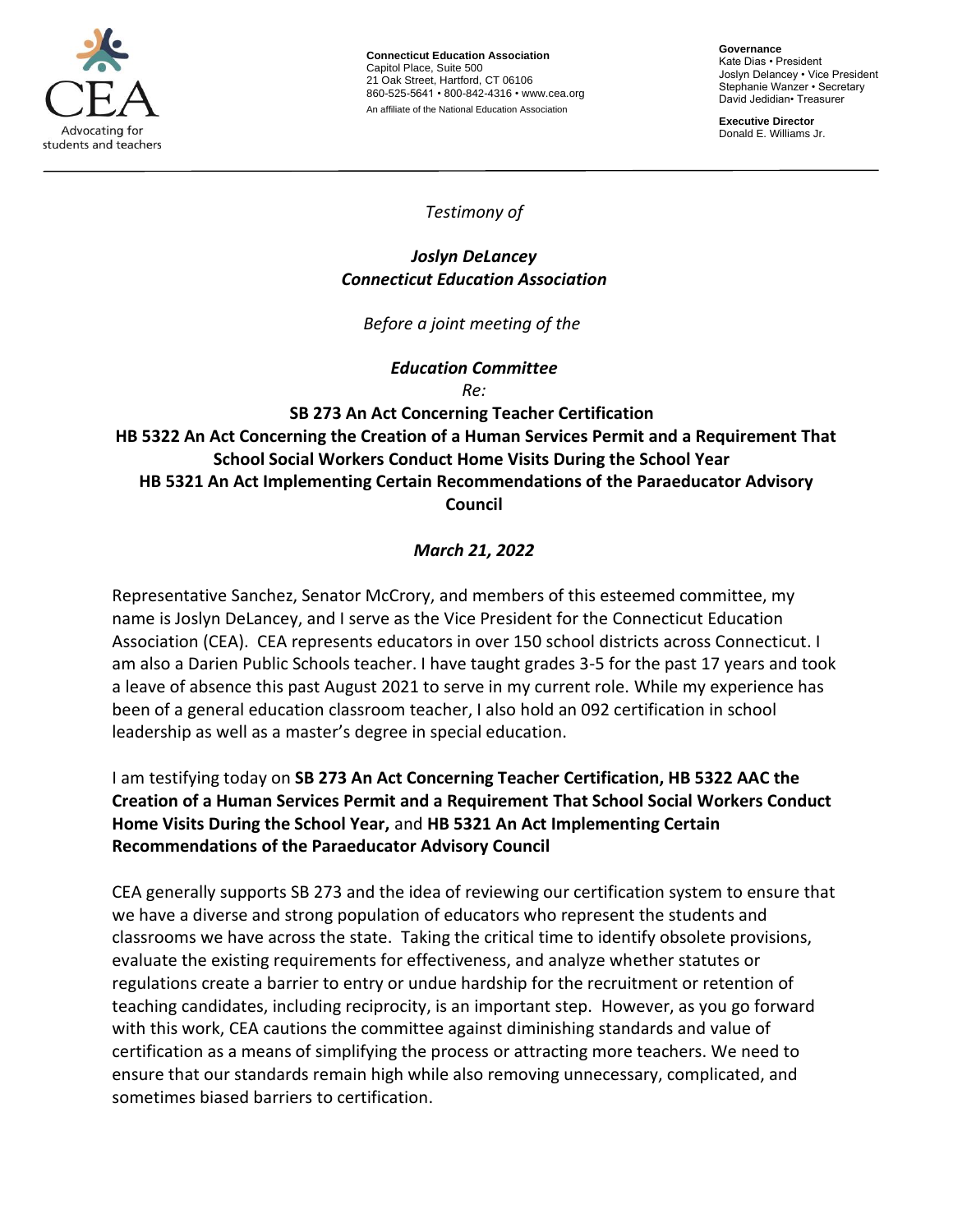We are also asking you to consider the attached amendment, which would enhance the years of experience an educator would need to hold a school leadership certification and ultimately become a building principal. Currently, an educator can become the leader of a school community after just 5 short years of experience in a building. This means that a person can graduate from college, become a teacher, and then a building leader, all before their 10-year high school reunion. As a local, and more recently, a statewide union leader, I have observed the negative impact that inexperienced administrators can have on job satisfaction, performance, and the overall climate and culture of a school.

The role of school administrators cannot be understated. They nurture the morale of a building, they are responsible for important curricular initiatives; hire teachers, paraprofessionals, custodians, and other school staff; establish and carry their building budgets, design class lists and assign grade levels to teachers; communicate and care for parents and families; run IEP meetings; and many other important daily and yearly tasks. Doing this work well is not easy. It takes a skilled, strong, empathic, reflective, and experienced school leader. Building this knowledge and experience takes time.

Under current law, a teacher can receive their 092 certification, become an administrator, and even a building principal with only 5 years of experience. We are asking you to consider moving the requirements for 092 administrator's certification to 6 years of school experience and increasing the number of years of experience needed to become a school principal to 10 (we suggest a phase-in to limit the impact on current 092 candidates). Opposition may come from an interest among preparation program operators to fill post-graduate seats and aspirations among individuals to increase their salary and autonomy by rushing to administration. Neither perspective offers a valid understanding of the time it takes to truly become a skilled and wise school leader.

### **HB 5322 AAC the Creation of a Human Services Permit and a Requirement That School Social Workers Conduct Home Visits During the School Year**

CEA does not support HB 5322 as written.

CEA understands the importance of creating flexibility to address shortages and to attract more qualified professionals into our public schools. The Human Services Permit proposed in HB 5322 appears to address this goal. As we noted in testimony above regarding SB 273 AAC Teacher Certification, it is critical that we balance recruitment of employees into schools with maintaining the professional and pedagogical standards that come with certification, as well as the applicability of the Code of Professional Responsibility for Teachers.

CEA believes that requiring the proposed Human Service Permit to be short-term and issued by the State Department of Education is an important first step toward ensuring this balance. However, we also believe the bill should more clearly require permits to be accompanied with a requirement that an individual be engaged in coursework toward a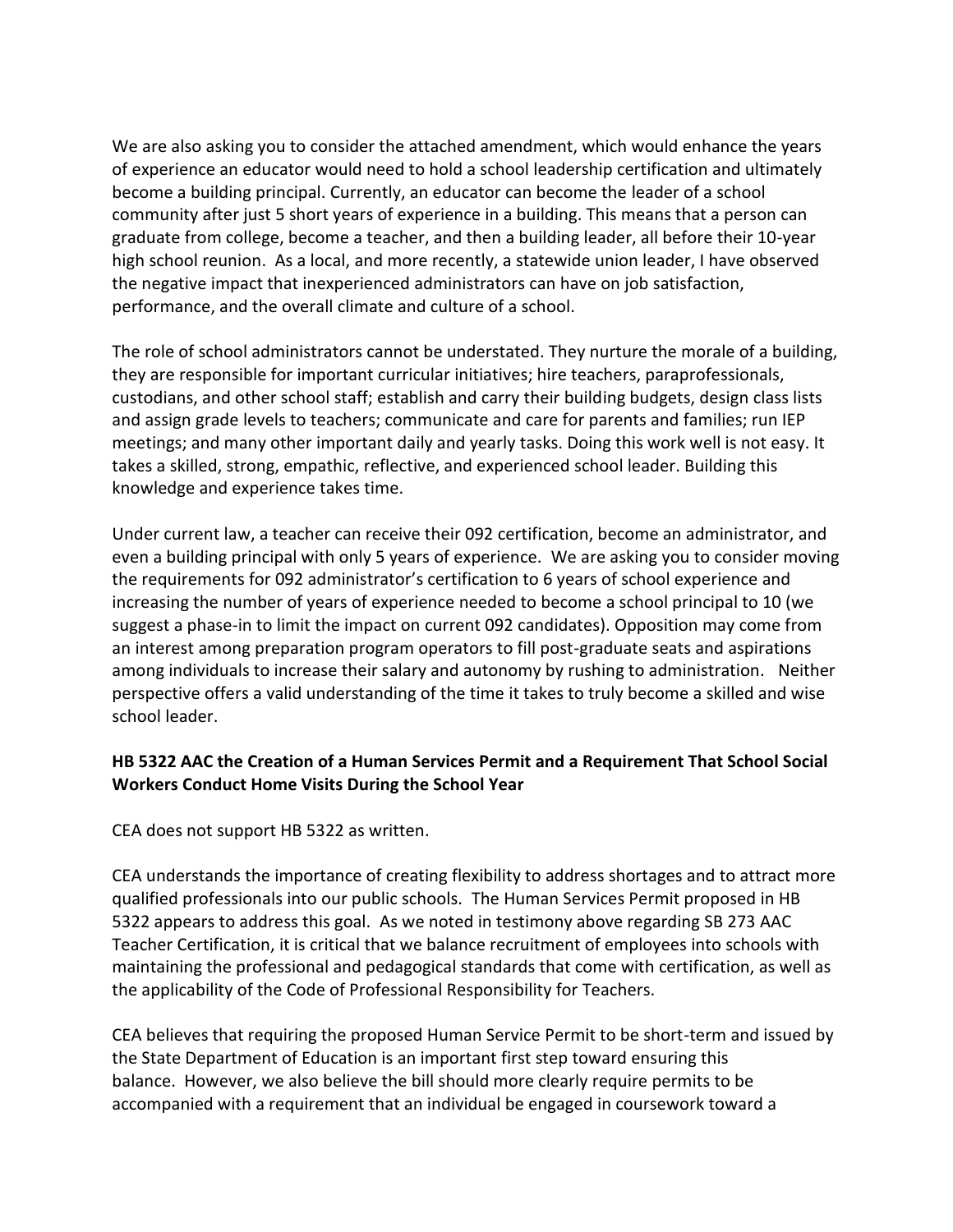teaching certificate, as done for durational shortage area permits. This would also more clearly unify individuals under such permits with their certified colleagues. CEA strongly urges committee members to ensure that such individuals are afforded the opportunity to be part of the bargaining unit of their certified peers, avoiding the perception that there are different classes of educators.

Section 2 of HB 5322 requires school social workers to make two home visits to each child in their caseload. CEA supports [parent-teacher home visit programs](https://www.pthvp.org/what-we-do/pthv-model/) (PTHV) when done in an appropriate manner. However, we are concerned about the requirement detailed in the bill for a couple of reasons:

The reality is that schools are already significantly understaffed by social workers and other support staff. Requiring two home visits of entire caseloads of students be done by an already understaffed cadre of school social workers will exacerbate the impact of the shortage. Additionally, there is no guarantee that a home visitation program operated by a school district under this bill will meet the quality criteria of well-designed programs, such as the PTHV promoted by the [State Department of Education](https://portal.ct.gov/SDE/Publications/Promising-Practices-to-Reduce-Chronic-Absence/Parent-Teacher-Home-Visits) and [CEA.](https://cea.org/wp-content/uploads/2019/10/CEA-Learning-Academy-2019.pdf) PTHV programs successfully implemented across the country include training, paring of professionals for visits, and guarantees of time and appropriate stipends for the extra time visiting homes may take.

CEA urges committee members to consider our concerns in any final version of this bill.

## I'd also like to say a few words regarding **HB 5321 An Act Implementing Certain Recommendations of the Paraeducator Advisory Council**.

As a general education classroom teacher, I am forever grateful for the work of our paraeducators. Paraeducators play an important role in our classroom days and serve as an additional educator in the classroom. Because of the importance of their role, it is critical for paraeducators to be provided dynamic and strong professional development opportunities, higher salaries, better benefits, as well as equal care and treatment as teachers. CEA Supports proposals consistent with the Para-advisory council's recommendations, such as those extending professional development and IEP participation to paraeducators.

However, the bill also extends a provision applicable to certain teachers to para-educators that would require para-educators to take a foundations of reading exam every two years.  We oppose this provision for paras, and we oppose this requirement as it exists in current law for teachers. While we understand the need to ensure that we have strong reading instruction for our students, we do not believe this biannual exam requirement contributes anything to this goal.

We believe that this survey is a barrier to certification for aspiring educators, particularly for people of color, and that it is also culturally biased. Additionally, the requirement for teachers to take this two-hour exam every two years is a poor use of time that does little to ensure that educators currently in classrooms get productive professional development or meaningful reflection as a result of the survey. We urge you to remove the survey from HB 5321 and to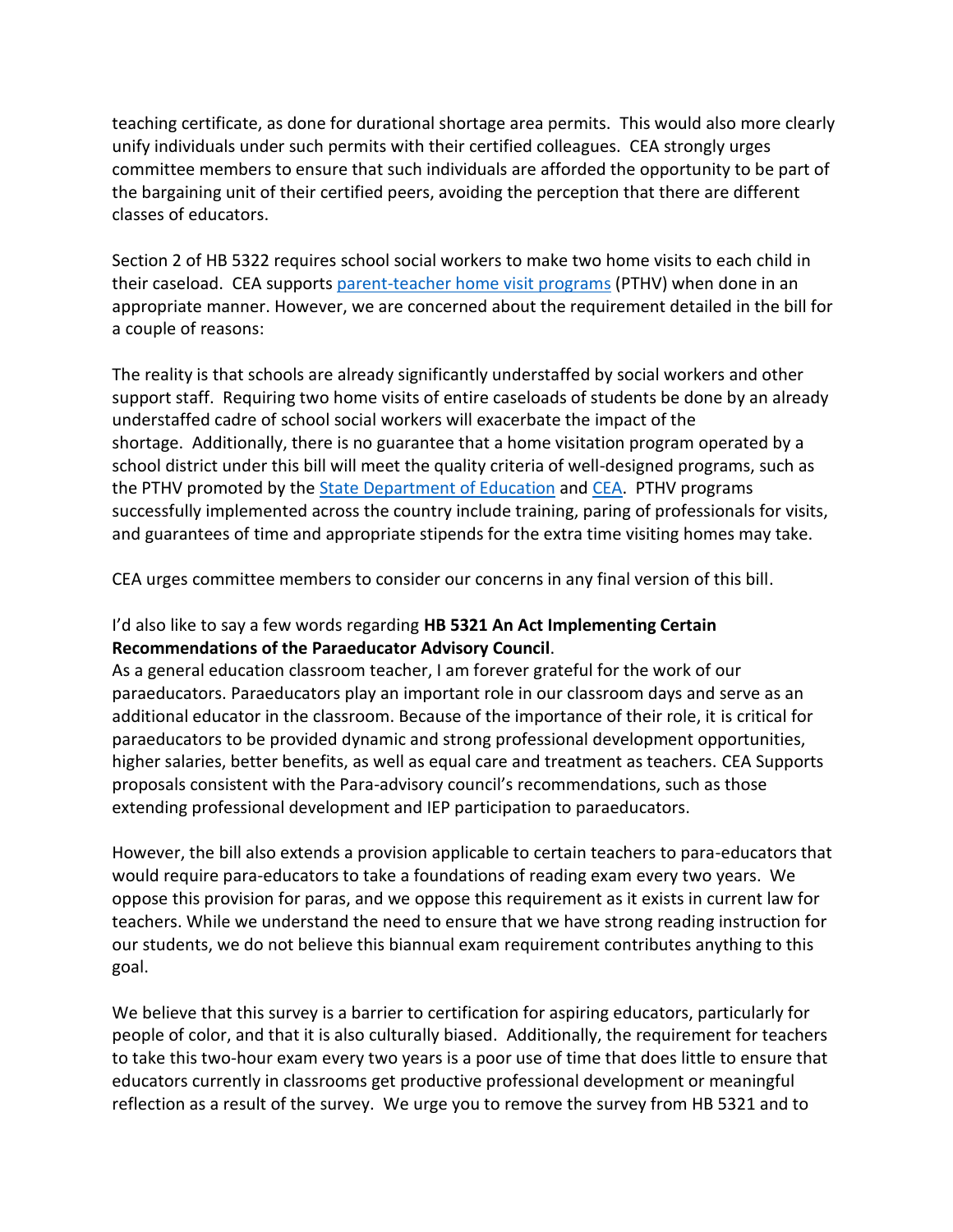reconsider the survey's current implementation for educators. We believe that strong reading instruction comes from well-designed and implemented professional development, removal of boxed literacy programs (e.g., Lucy Calkins's Units of Study for Teaching Reading series), and mindful and thorough evaluation and feedback from strong, smart, and sophisticated building administrators.

CEA and I so appreciate the work that this committee continues to do to reflect on the impacts of the pandemic, the state of our schools, and the need to recruit and retain teachers. We look forward to seeing the legislation that moves forward to build successful school communities and to enhance the teaching profession. We also hope that you consider and utilize our feedback in the establishment of your legislation.

Thank you.